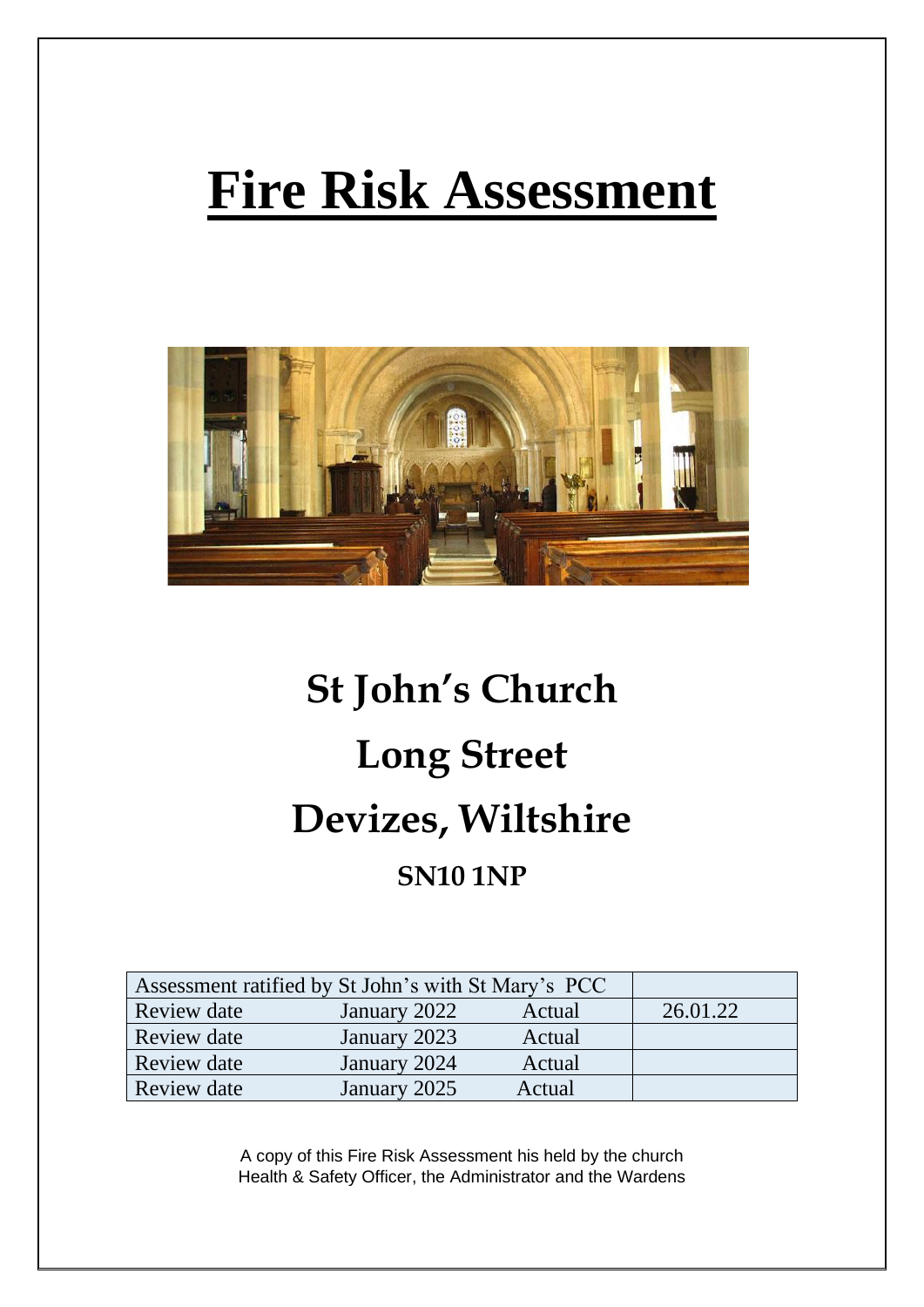#### **Name of Premises (Church): St St John's Church Address: Long Street, Devizes, Wiltshire, SN10 1NP**

This risk assessment should be reviewed annually or at such earlier time as there is reason to suspect that it *is no longer valid or there has been a significant change in the matters to which it relates.*

| Responsible person(s) having control of the premises | Rector & elected Church Wardens        |
|------------------------------------------------------|----------------------------------------|
| Fire Authority                                       | The Dorset & Wiltshire Fire and Rescue |
|                                                      | Service                                |
| Assessor                                             | St John with St Mary Devizes, Health & |
|                                                      | <b>Safety Officer</b>                  |

#### **General Information:**

**Description of building:**

**Primary use:** St John's Church is a focus for worship in Devizes.

**Secondary use:** The Church is used for concerts, plays and meetings.

#### **Occupancy profile:**

There are daily services held at St John's except on Mondays. Times vary.

On other occasions when additional church services are notified and when open to visitors.

When let to third party hirers.

Occupants at risk from fire: All occupants.

Occupants especially at risk from fire: Disabled, elderly and young persons.

### **IDENTIFIED FIRE HAZARDS AND PRIMARY CONTROL MEASURES**

| <b>Electrical Sources of Ignition</b> |                                                                                    |                                  |        |
|---------------------------------------|------------------------------------------------------------------------------------|----------------------------------|--------|
|                                       | Measures taken to prevent fires of electrical origin                               |                                  |        |
|                                       | Fixed installation periodically inspected and tested? (Every 5 years)              |                                  | Yes/No |
|                                       | Portable appliance testing (PAT) carried out on a risk assessed basis, bi-annually |                                  | Yes/No |
|                                       | Suitable limitation and management of trailing leads and adaptors                  |                                  | Yes/No |
| <b>Identified Hazards</b>             | <b>Existing Control Measures</b><br><b>Additional Control Measures</b>             |                                  |        |
|                                       |                                                                                    | <b>Required</b>                  |        |
| Trailing leads when                   | Portable appliance testing carried                                                 | When in use, users must be       |        |
| portable                              | out bi-annually.                                                                   | aware of trailing leads on small |        |
| appliances/equipment                  |                                                                                    | appliances including vacuum, urn |        |
| used, e.g. kettles, urns,             | Electrical installation and portable                                               | etc.                             |        |
| projectors, Chamber                   | appliance testing maintenance                                                      |                                  |        |
| Organ                                 | records held by church                                                             |                                  |        |
|                                       | Administrator                                                                      |                                  |        |

**Deficiencies / Comments / Considerations**  Users of portable appliances and/or equipment should ensure all trailing leads are secured to floor with hazard tape.

When in use, Director of Music to ensure Chamber Organ lead does not present a hazard.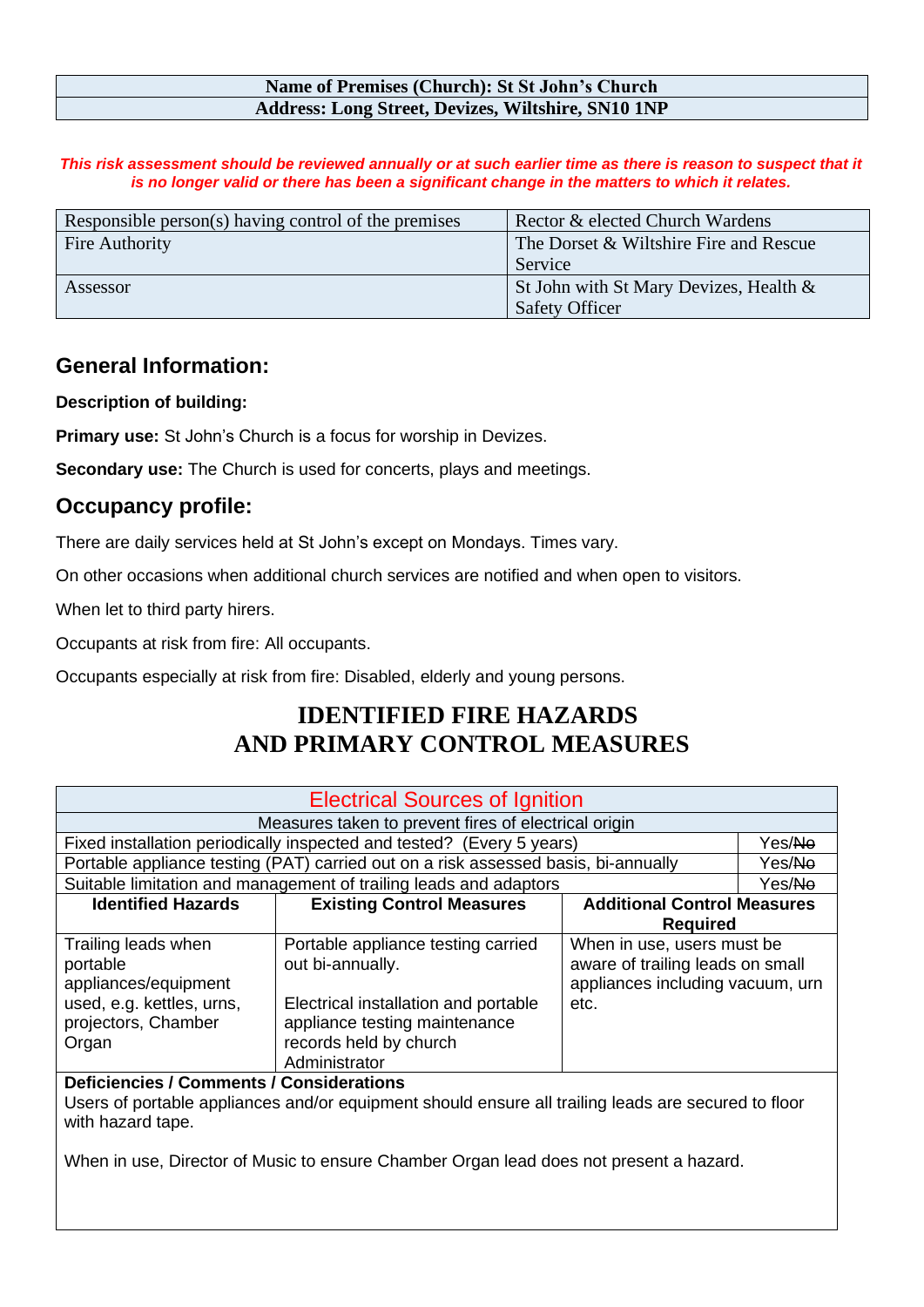| <b>Arson</b>                                                                                        |                                                                                    |                                                         |        |  |
|-----------------------------------------------------------------------------------------------------|------------------------------------------------------------------------------------|---------------------------------------------------------|--------|--|
| Basic security against arson by outsiders appears reasonable                                        |                                                                                    |                                                         | Yes/No |  |
|                                                                                                     | Is there potential for combustible material to be in close proximity to the church |                                                         | Yes/No |  |
|                                                                                                     |                                                                                    |                                                         |        |  |
| <b>Identified Hazards</b><br><b>Existing Control Measures</b><br><b>Additional Control Measures</b> |                                                                                    |                                                         |        |  |
|                                                                                                     |                                                                                    | <b>Required</b>                                         |        |  |
| Breaking and entering                                                                               | Church is securely locked when not<br>occupied.                                    | Upon leaving, final check made to<br>ensure compliance. |        |  |
| <b>Deficiencies / Comments / Considerations</b>                                                     |                                                                                    |                                                         |        |  |
| All round visual checks to be made by wardens when attending premises.                              |                                                                                    |                                                         |        |  |

| <b>Fixed Heating / Portable Heaters</b>                                                                                           |                                                                |                                                       |        |
|-----------------------------------------------------------------------------------------------------------------------------------|----------------------------------------------------------------|-------------------------------------------------------|--------|
| Fixed heating installations such as boilers (gas) are used within the premises.                                                   |                                                                | Yes/ <del>No</del>                                    |        |
|                                                                                                                                   | Are fixed heating installations subject to regular maintenance |                                                       |        |
| Portable heaters are used in the church                                                                                           |                                                                |                                                       | Yes/No |
| If yes, which type – LPG appliances or radiant bar                                                                                |                                                                |                                                       | N/A    |
|                                                                                                                                   |                                                                |                                                       |        |
| <b>Identified Hazards</b>                                                                                                         | <b>Existing Control Measures</b>                               | <b>Additional Control Measures</b><br><b>Required</b> |        |
| Gas boiler maintained and serviced<br>annually. Records kept by<br>Administrator.<br>Entry to boiler house securely<br>padlocked. |                                                                |                                                       |        |
| <b>Deficiencies / Comments / Considerations</b>                                                                                   |                                                                |                                                       |        |
| Portable heaters should not be brought into building without wardens' prior agreement.                                            |                                                                |                                                       |        |

| Lightening                                      |                                                                              |                                                       |                    |
|-------------------------------------------------|------------------------------------------------------------------------------|-------------------------------------------------------|--------------------|
| The church has a lightening protection system   |                                                                              |                                                       | Yes/ <del>No</del> |
|                                                 | The lightening protection system is subject to a five-year maintenance check |                                                       | Yes/ <del>No</del> |
|                                                 |                                                                              |                                                       |                    |
|                                                 |                                                                              |                                                       |                    |
| <b>Identified Hazards</b>                       | <b>Existing Control Measures</b>                                             | <b>Additional Control Measures</b><br><b>Required</b> |                    |
|                                                 | Record of checks held by Church<br>Administrator                             |                                                       |                    |
| <b>Deficiencies / Comments / Considerations</b> |                                                                              |                                                       |                    |
| None                                            |                                                                              |                                                       |                    |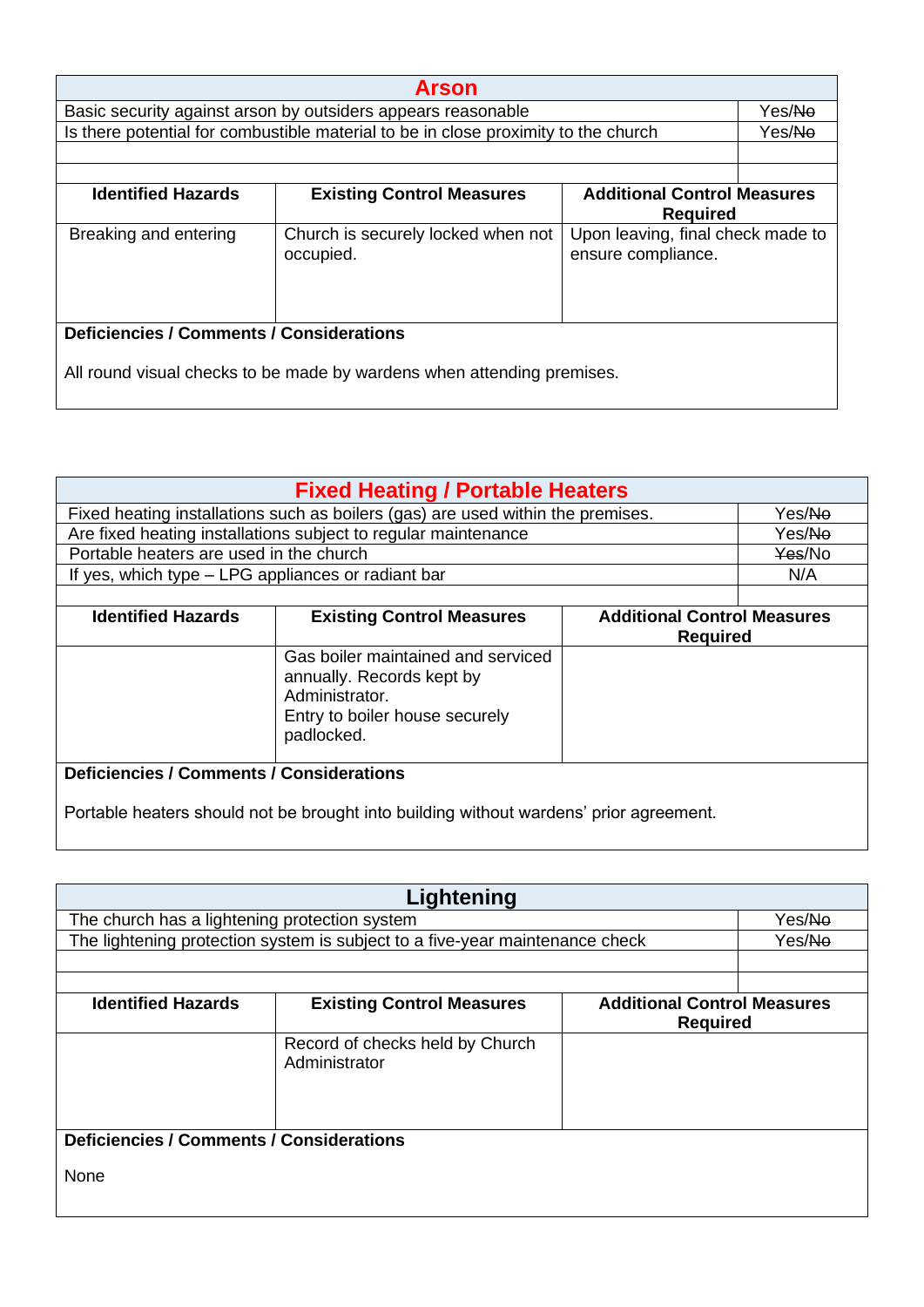| <b>Housekeeping / Dangerous Substances</b>                                                                                                                                                                                                                                                                                                                                                                                                                                                                                                                                                                                                                                                                    |                                  |                                     |        |
|---------------------------------------------------------------------------------------------------------------------------------------------------------------------------------------------------------------------------------------------------------------------------------------------------------------------------------------------------------------------------------------------------------------------------------------------------------------------------------------------------------------------------------------------------------------------------------------------------------------------------------------------------------------------------------------------------------------|----------------------------------|-------------------------------------|--------|
| Combustible materials are stored away from ignition sources                                                                                                                                                                                                                                                                                                                                                                                                                                                                                                                                                                                                                                                   |                                  |                                     | Yes/No |
| Appropriate storage of hazardous material                                                                                                                                                                                                                                                                                                                                                                                                                                                                                                                                                                                                                                                                     |                                  |                                     | Yes/No |
| Escape routes kept clear of combustibles                                                                                                                                                                                                                                                                                                                                                                                                                                                                                                                                                                                                                                                                      |                                  |                                     | Yes/No |
| Doors kept clear of stored items.                                                                                                                                                                                                                                                                                                                                                                                                                                                                                                                                                                                                                                                                             |                                  |                                     | Yes/No |
| Disposable waste removed from church following events                                                                                                                                                                                                                                                                                                                                                                                                                                                                                                                                                                                                                                                         |                                  |                                     | Yes/No |
| <b>Identified Hazards</b>                                                                                                                                                                                                                                                                                                                                                                                                                                                                                                                                                                                                                                                                                     | <b>Existing Control Measures</b> | <b>Additional Control Measures</b>  |        |
|                                                                                                                                                                                                                                                                                                                                                                                                                                                                                                                                                                                                                                                                                                               |                                  | <b>Required</b>                     |        |
| Large quantity of stored                                                                                                                                                                                                                                                                                                                                                                                                                                                                                                                                                                                                                                                                                      | Hirers required to remove own    |                                     |        |
| material in screened area at                                                                                                                                                                                                                                                                                                                                                                                                                                                                                                                                                                                                                                                                                  | waste materials.                 |                                     |        |
| south west corner, in north                                                                                                                                                                                                                                                                                                                                                                                                                                                                                                                                                                                                                                                                                   |                                  | Regular visual inspection of stored |        |
| west corner and in vestry.                                                                                                                                                                                                                                                                                                                                                                                                                                                                                                                                                                                                                                                                                    | Hirers are made aware of all H&S | materials to ensure exits are not   |        |
|                                                                                                                                                                                                                                                                                                                                                                                                                                                                                                                                                                                                                                                                                                               | requirements by Administrator.   | impeded                             |        |
| <b>Deficiencies / Comments / Considerations</b><br>If possible, the stored combustible material should be removed to a more suitable location; however,<br>timber etc., in north west corner is used for a *Christmas tree festival while the south west corner houses<br>choir robes etc.<br>(*No longer held annually since COVID19 pandemic)<br>There are no dangerous substances kept on the premises<br>Smoking is not permitted in or around the church.<br>Third party hirers are provided with a H&S risk assessment.<br><b>Hazards introduced by contractors</b><br>Fire safety conditions have been imposed on external contractors<br>Yes/No<br>If required, are Hot Work permits issued<br>Yes/No |                                  |                                     |        |
| <b>Identified Hazards</b>                                                                                                                                                                                                                                                                                                                                                                                                                                                                                                                                                                                                                                                                                     | <b>Existing Control Measures</b> | <b>Additional Control Measures</b>  |        |
|                                                                                                                                                                                                                                                                                                                                                                                                                                                                                                                                                                                                                                                                                                               |                                  | <b>Required</b>                     |        |
| Contractors working with                                                                                                                                                                                                                                                                                                                                                                                                                                                                                                                                                                                                                                                                                      | Hot Work permits issued by       | Contractors to have own fire        |        |
| acetylene torches e.g.                                                                                                                                                                                                                                                                                                                                                                                                                                                                                                                                                                                                                                                                                        | Administrator                    | extinguishers to hand.              |        |
|                                                                                                                                                                                                                                                                                                                                                                                                                                                                                                                                                                                                                                                                                                               |                                  |                                     |        |
|                                                                                                                                                                                                                                                                                                                                                                                                                                                                                                                                                                                                                                                                                                               |                                  |                                     |        |
| <b>Deficiencies / Comments / Considerations</b>                                                                                                                                                                                                                                                                                                                                                                                                                                                                                                                                                                                                                                                               |                                  |                                     |        |
| Access to church and the issue of Hot Work permits is provided by the Administrator.<br>Third party contractors must not remove St John's fire extinguishers from existing positions.                                                                                                                                                                                                                                                                                                                                                                                                                                                                                                                         |                                  |                                     |        |

| <b>Manual Fire Extinguishers</b>                                                                                                                                                                                                                                                                                            |                                                                         |                                                                                                                                                             |                    |
|-----------------------------------------------------------------------------------------------------------------------------------------------------------------------------------------------------------------------------------------------------------------------------------------------------------------------------|-------------------------------------------------------------------------|-------------------------------------------------------------------------------------------------------------------------------------------------------------|--------------------|
| 2k Carbon Dioxide extinguisher located at left of organ                                                                                                                                                                                                                                                                     |                                                                         |                                                                                                                                                             | Yes/Ne             |
| 9ltr water extinguisher located by at left of organ                                                                                                                                                                                                                                                                         |                                                                         |                                                                                                                                                             | Yes/ <del>No</del> |
| 9lit water extinguisher located on right of west door                                                                                                                                                                                                                                                                       |                                                                         |                                                                                                                                                             | Yes/Ne             |
| <b>Identified Hazards</b><br><b>Existing Control Measures</b><br><b>Additional Control Measures</b><br><b>Required</b>                                                                                                                                                                                                      |                                                                         |                                                                                                                                                             |                    |
| Clear view of extinguishers<br>obstructed.<br>Not all occupants will be<br>familiar with operating<br>extinguishers.                                                                                                                                                                                                        | All users advised not to move<br>extinguishers from designated<br>place | Wardens to routinely check that<br>Extinguishers remain in designated<br>place - unobstructed.<br>Wardens to be made familiar with use<br>of extinguishers. |                    |
| <b>Deficiencies / Comments / Considerations</b><br>Extinguishers are checked annually by Devizes Fire Protection Ltd. Coate SN10 3PL<br>Extinguishers have backing stands to make them i) more visible ii) retain their agreed position<br>Extinguishers are not to be moved or used for any other than designated purpose. |                                                                         |                                                                                                                                                             |                    |